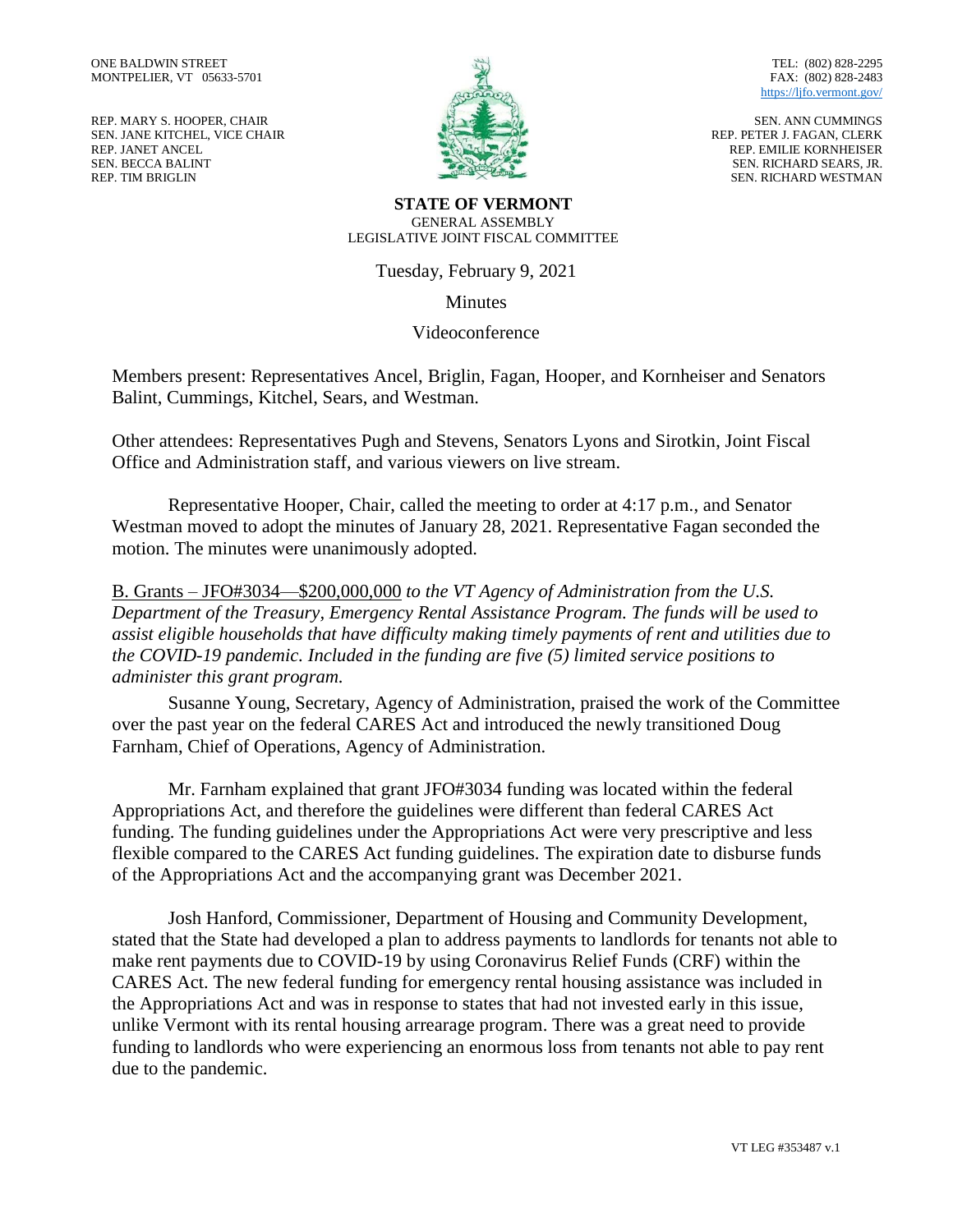Joint Fiscal Committee February 9, 2021 Minutes Page | 2

Commissioner Hanford offered that with the new targeted funding to rental housing, it gave the State an opportunity to coordinate an approach to partner with utility companies as well as landlords. The Department worked collaboratively with the Vermont Delegation to seek answers to the Appropriations Act guidelines for usage as it created the rental arrearage program. The impetus of the grant proposal was to not only prop up the rental housing industry but to assist working Vermonters not able to meet their housing obligations due to the pandemic. In addition, the program supports landlords who have been following the State's moratorium on evictions over the past eight months and counting.

The Commissioner reviewed the components of the proposed rental housing program funded by [Grant JFO#3034,](https://ljfo.vermont.gov/assets/Meetings/Joint-Fiscal-Committee/2021-02-09/ebad9ae458/JFO-3034-Grant-packet-REVISED-002.pdf) found on page 22 of the grant submission. The first component would be administered by the Vermont State Housing Authority (VSHA) as a modified version of its existing Rental Housing Stabilization Program (RHSP). Besides its long history of working within the rental housing sector with the federal government, the VSHA had distributed the first round of federal aid within the CARES Act that Vermont used to stabilize its rental housing for tenants and landlords early in the pandemic.

Commissioner Hanford explained there were an estimated 49,000 Vermont households that were at the 80% median income level threshold or below that could qualify for the federal funding. As an example, for distribution of the grant funding, the rent of 15,000 Vermont households could be covered for 6 months. The Commissioner stressed the need to distribute the funds quickly because of the stringent federal guidelines of disbursing 65% of the funds by September 30, 2021.

The Commissioner stated the second component of the grant was to the Public Service Department (PSD) for a utility assistance program, like the one the Department initiated earlier in the pandemic. The estimated \$16 million for this component was a conservative estimate that was calculated through the Department's experience with its earlier program.

Commissioner Hanford stated the third component of \$30 million was directed to the Agency of Human Service to address homeless individuals and those exiting homelessness, including wraparound services. An area of allowable grant funding was for "other housing services." Although there was limited federal guidance in this area, it could include Vermont's community partners such as Vermont Legal Aid and the Vermont Landlord's Association. The final grant component was a proposal to hold \$26 million until further guidance was given on the federal funding with the anticipation of further flexibility of the funds.

Richard Williams, Executive Director, Vermont State Housing Authority, explained that VSHA's role was to engage in a web-based system to disburse the federal grant funds by way of a public-facing portal. The system would be customized to support multiple language translations, income verification, a robust reporting and auditing capability, and many other functions the VSHA had not been available during its first round of federal funding. Mr. Williams reported that other states had already begun working with a vendor to create a system to disburse funds and he noted that the VSHA was awaiting clarification from the Committee on the amount of funds available in order to begin the process of hiring a vendor. In this grant,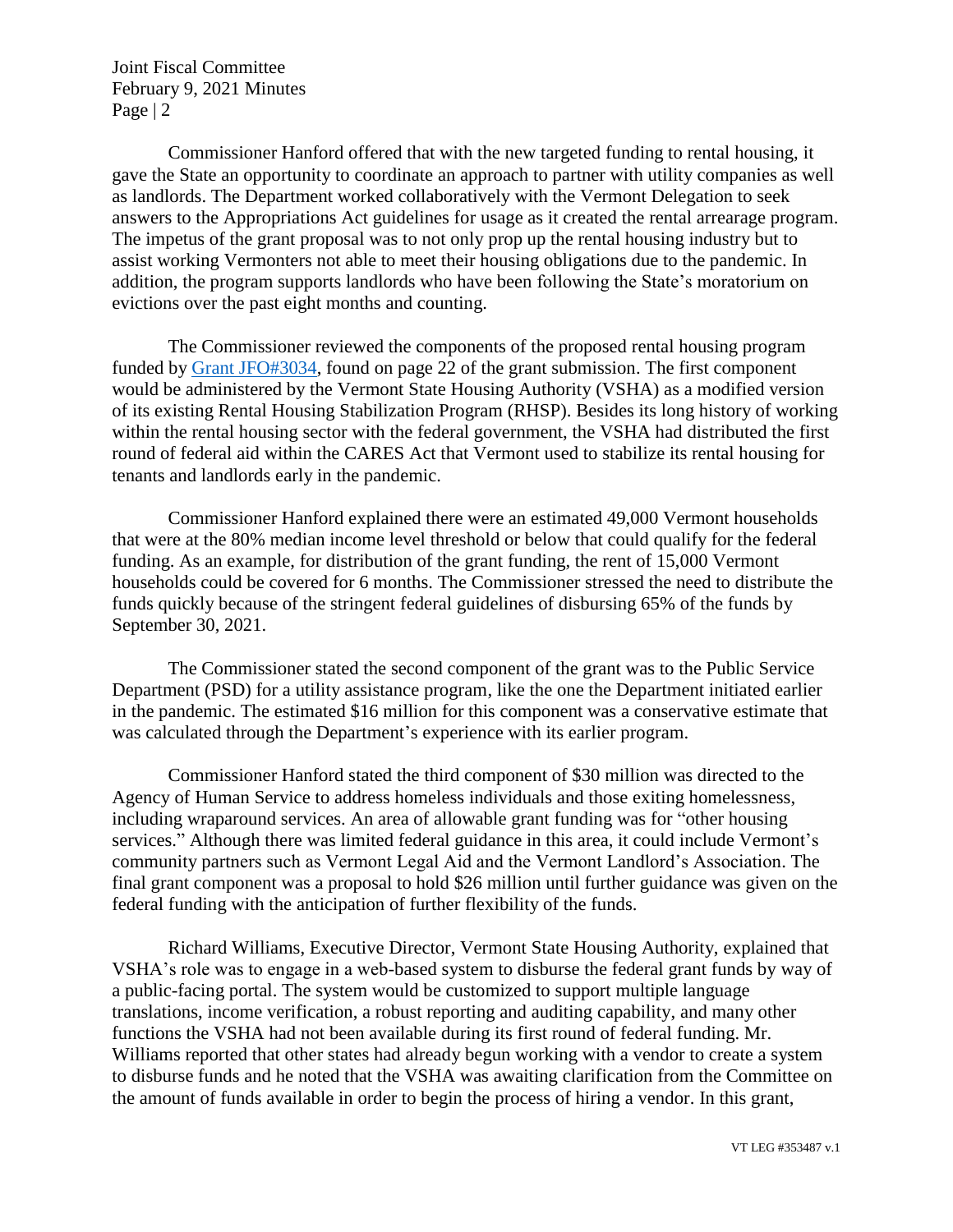Joint Fiscal Committee February 9, 2021 Minutes Page  $|3$ 

fewer Vermonters would be eligible for funding due to the strict guidelines. It was VSHA's preference to assist individuals who were at or below 50% median income. To complicate the funding disbursement more, there was a federal requirement to review income levels for participants every three months, which increased the need for the system to track information carefully.

Representative Ancel inquired if the federal grant funds would be counted as income toward the recipient (landlord) and whether that would count in the renter rebate program. [This answer was not readily available]. Senator Kitchel asked how the Administration planned to target the households with the greatest amount of need and the total estimated funding amount to meet the system and the disbursement to landlords. Mr. Williams responded that there had not been a focus on the different poverty levels or targeting funds to those different groups, but it was possible to adapt the plan to such a focus. Commissioner Hanford added that the systems that other states were using allowed for moving up applicants to achieve a quicker allocation according to income level. Mr. Williams offered that the utility assistance component of the program could be adapted to the new system as well.

Representative Stevens asked a few questions regarding the grant: if there had been clarity on the definition of "obligate" regarding the guideline for obligating the funds by September 30, 2021; what qualified the 10% of funding for other rental housing expenditures and 10% for administrative costs; and how long would it take to get the web-based system established for usage. Commissioner Hanford replied that there had been no further guidance on the definition for "obligate." The 10% for other housing expenditures had been worked out and explained by the Congressional delegation as 10% for total administrative costs and 10% for other rental housing costs, which dedicated \$18 million to the other rental housing costs, and the administrative costs were divvied up among the different program components, including the cost for the five limited services positions. Mr. Williams responded that the system timeline was about 4–6 weeks before it would be ready for applicants to access.

Representative Fagan requested a breakdown of all the calculations that show how the money would be used from the total \$200 million grant. He asked what the cost was for the system vendor and whether the State could utilize the Agency of Digital Services to implement the new system. Mr. Hanford explained that the system was not new to states and was being used currently by a few states. Mr. Williams clarified that the cost for the start-up of the system was between 5% and 7% of the \$110 million of the rental housing assistance program cost. He added that the vendors would run the program and the State would have oversight and the ability to provide the State's priorities and preferences in the design.

Representative Pugh asked for a description of wraparound services as they related to the program. Riley Allen, Deputy Commissioner, Department of Public Service, explained that one area of wraparound services was utility assistance. The Department had begun to bend the curve for Vermonters in need earlier in the pandemic, but that need was increasing again. Senator Sirotkin inquired about the number of recipients the Department served with CRF and how many did it anticipate would apply for the new federal funds. Mr. Riley responded there were 11,000 recipients for the CRF within the CARES Act. There was no test from the previous disbursement